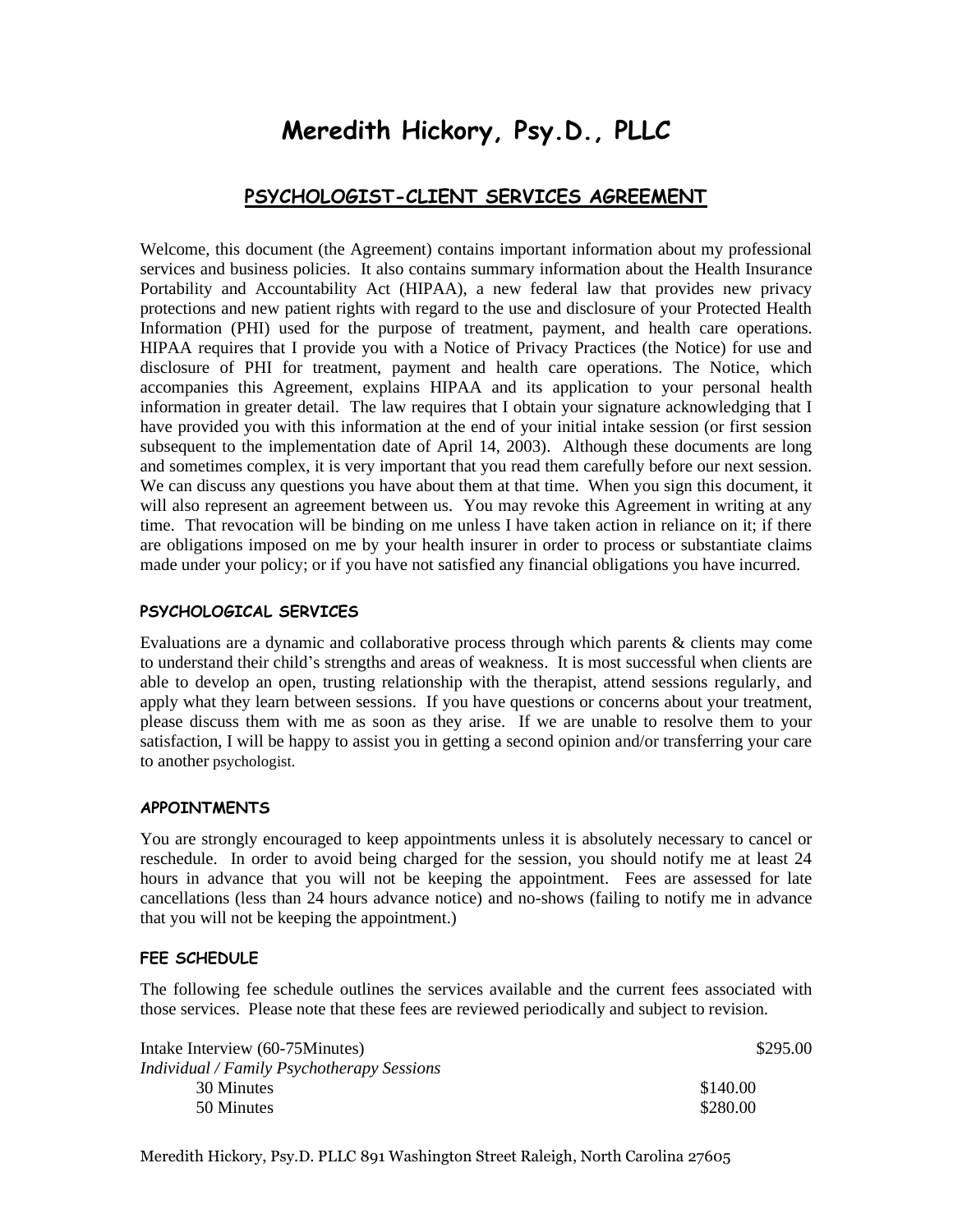| <b>Extended Session</b>                                  | Prorated        |
|----------------------------------------------------------|-----------------|
| Neuro/Psychological Evaluations / Testing                |                 |
| Testing (Per hour)                                       | \$275.00        |
| Scoring / Interpretation / Report Preparation (Per hour) | \$275.00        |
| Interpretive Session (45 minutes to 1 hour)              | \$275.00        |
| Off-Site Consultations (Per hour including travel time)  |                 |
| <b>IEP</b> meetings                                      | \$200/hour      |
| <b>Court Appearances</b>                                 | \$500.00/hour   |
| Late Cancellation (Less than 24 hour)                    | \$150.00        |
| No Show                                                  | <b>Full Fee</b> |

*Other professional time conducted from my office (e.g., telephone consultations, lengthy emails) are prorated and based on an hourly rate of \$275.*

# **CONTACTING ME**

While I am usually in my office, I will not answer the telephone when I am with a patient. When I am unavailable, my telephone is answered by voice mail that I monitor frequently. I will make every effort to return your call on the same day you make it, with the exception of weekends and holidays. Additionally, you may contact me via email at [drmeredithhickory@gmail.com.](mailto:drmeredithhickory@gmail.com) In case of an emergency, you may try to reach me at (919) 971-1495. If you fail to reach me you should exercise one of the following options: contact your psychiatrist or primary care physician, go to the nearest hospital emergency room and ask to speak with the psychiatrist on call, or call the Holly Hill Respond Unit at (919) 250-7000.

# **LIMITS ON CONFIDENTIALITY**

The law protects the privacy of all communications between a patient and a psychologist. In most situations, I can only release information about your treatment to others if you sign a written Authorization form that meets certain legal requirements imposed by HIPAA. There are other situations that require only that you provide written, advance consent. Your signature on this Agreement provides consent for those activities, as follows: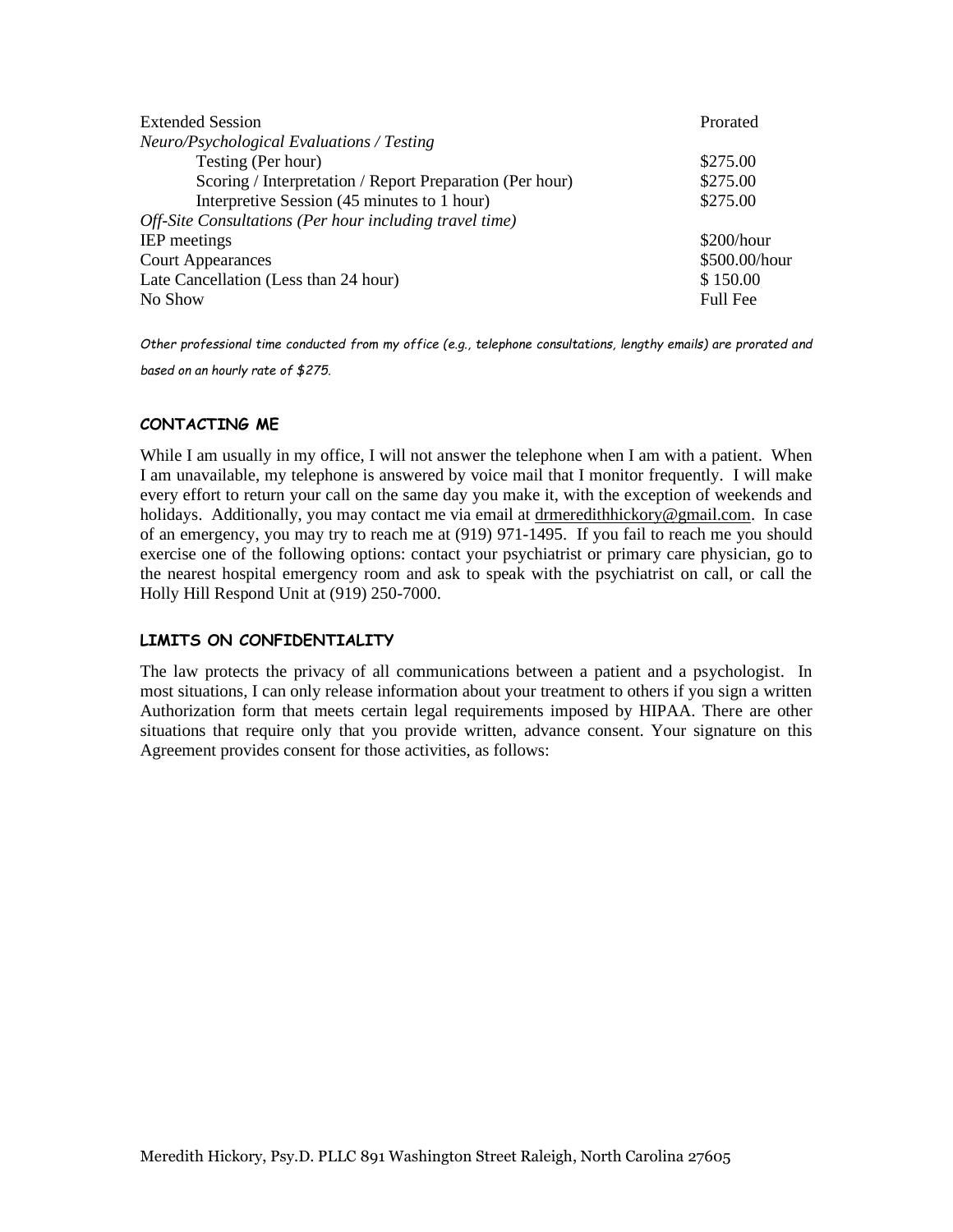- I may occasionally find it helpful to consult other health and mental health professionals about a case. During a consultation, I make every effort to avoid revealing the identity of my patient. The other professionals are also legally bound to keep the information confidential. If you don't object, I will not tell you about these consultations unless I feel that it is important to our work together. I will note all consultations in your PHI file.
- Disclosures required by health insurers or to collect overdue fees are discussed elsewhere in this Agreement.
- If I believe that a patient presents an imminent danger to his/her health or safety or to others, I may be obligated to seek hospitalization for him/her, or to contact family members or others who can help provide protection.

There are some situations where I am permitted or required to disclose information without either your consent or Authorization:

- If you are involved in a court proceeding and a request is made for information concerning the professional services that I provided you, the psychologist-client privilege law protects such information. I cannot provide any information without your written authorization, or a court order. If you are involved in or contemplating litigation, you should consult with your attorney to determine whether a court would be likely to order me to disclose information.
- If a government agency is requesting the information for health oversight activities, I may be required to provide it for them.
- If a client files a complaint or lawsuit against me, I may disclose relevant information regarding that patient in order to defend myself.
- If a client files a worker's compensation claim, and my services are being compensated through workers compensation benefits, I must, upon appropriate request, provide a copy of the client's record to the client's employer or the North Carolina Industrial Commission.

There are some situations in which I am legally obligated to take actions that I believe are necessary to attempt to protect others from harm and in so doing it may be necessary to reveal some information about a client's treatment. Such situations include:

- If I have cause to suspect that a child under 18 is abused or neglected, or if I have reasonable cause to believe that a disabled adult is in need of protective services, the law requires that I file a report with the County Director of Social Services. Once such a report is filed, I may be required to provide additional information.
- If I believe that a patient presents an imminent danger to the health and safety of another person, I may be required to disclose information in order to take protective actions, including initiating hospitalization, warning the potential victim, if identifiable, and/or calling the police.

If such a situation arises, I will make every effort to fully discuss it with you before taking any action and I will limit my disclosure to what is necessary.

While this written summary of exceptions to confidentiality should prove helpful in informing you about potential problems, it is important that we discuss any questions or concerns that you may have now or in the future. The laws governing confidentiality can be quite complex, and I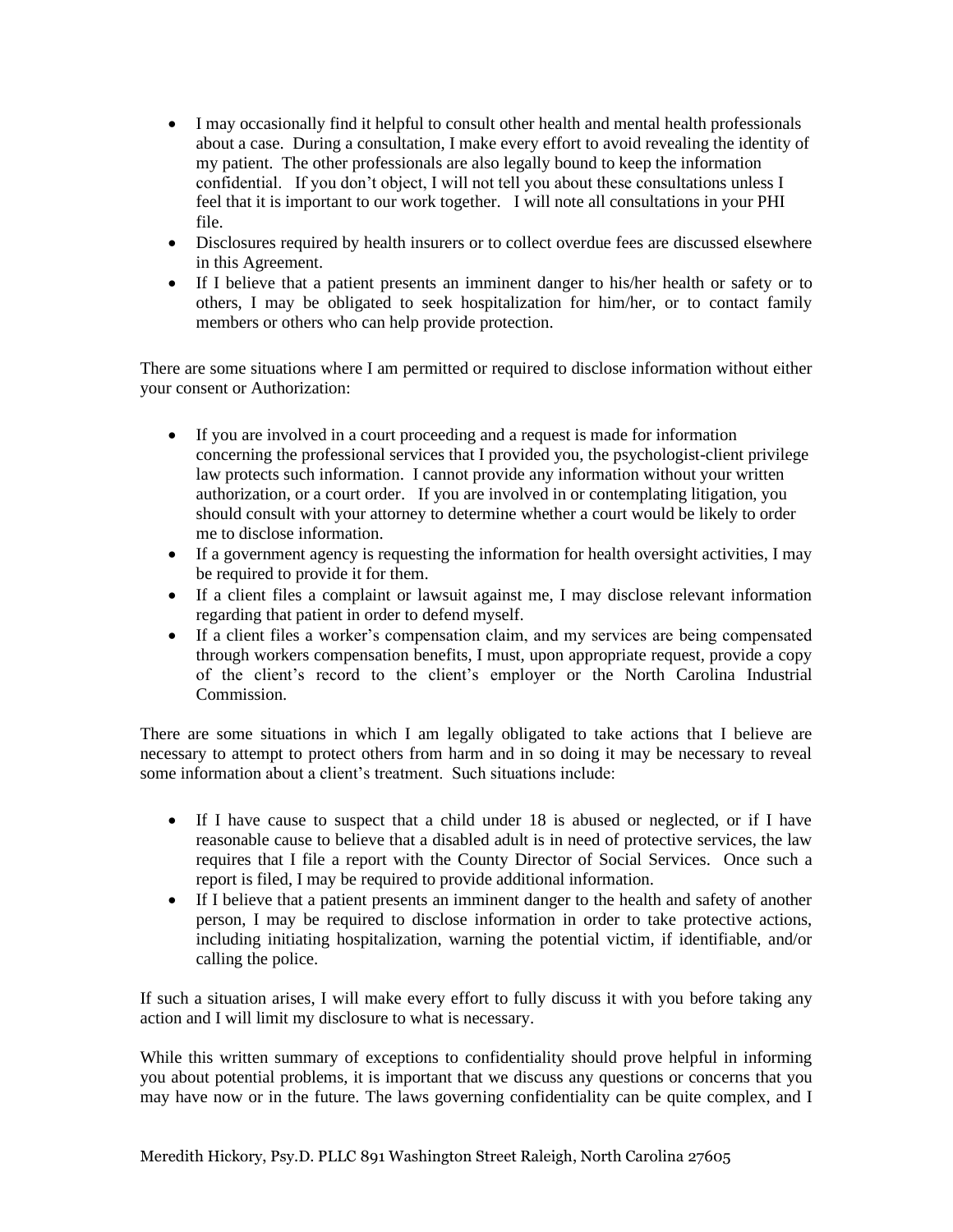am not an attorney. In situations where specific advice is required, formal legal advice may be needed.

#### **PROFESSIONAL RECORDS**

The laws and standards of my profession require that I keep Protected Health Information records. Except in unusual circumstances that involve danger to yourself and/or others or the records makes reference to another person (unless such other person is a health care provider) and I believe that access is reasonably likely to cause substantial harm to such other person, you may examine and/or receive a copy of your PHI record, if you request it in writing. Because these are professional records, they can be misinterpreted and/or upsetting to untrained readers. For this reason, I recommend that you initially review them in my presence, or have them forwarded to another mental health professional so you can discuss the contents. In most circumstances, you will be charged 25 cents per page for copying and at the standard hourly rate for my reviewing your records with you. If I refuse your request for access to your records, you have a right of review, which I will discuss with you upon request.

# **PATIENT RIGHTS**

HIPAA provides you with several new or expanded rights with regard to your PHI records and disclosures of protected health information. These rights include requesting that I amend your records; requesting restrictions on what information from your records is disclosed to others; requesting an accounting of most disclosures of protected health information that you have neither consented to nor authorized; determining the location to which protected information disclosures are sent; having any complaints you make about my policies and procedures recorded in your records; and the right to a paper copy of this Agreement, the Notice form, and my Privacy Policies and Procedures. I am happy to discuss any of these rights with you.

#### **MINORS & PARENTS**

In the state of North Carolina, children and adolescents less than 18 years of age cannot independently consent to or receive mental health treatment without parental consent. While privacy in psychotherapy is very important, particularly with adolescents, parental involvement is also essential to successful treatment and this may require that some private information be shared with parents. It is my policy not to provide treatment to a child under 18 unless he/she agrees that I can share general information about the progress of the child's treatment and his/her attendance at scheduled sessions. Before giving parents any information, I will discuss the matter with the child, if possible, and do my best to handle any objections he/she may have, unless I feel that the child is in danger or is a danger to someone else, in which case, I will notify the parents (or other authorities) of my concern immediately and regardless of any objections the child may have to me doing so.

#### **BILLING AND PAYMENTS**

You will be expected to pay for services at the time they are rendered, unless we agree otherwise. If your account has not been paid for more than 45 days and arrangements for payment have not been agreed upon, I have the option of using legal means to secure the payment. This may involve hiring a collection agency or going through small claims court which will require me to disclose otherwise confidential information. In most collection situations, the only information I release regarding a patient's treatment is his/her name, the nature of services provided, and the amount due. If such legal action is necessary, those costs will be included in the claim.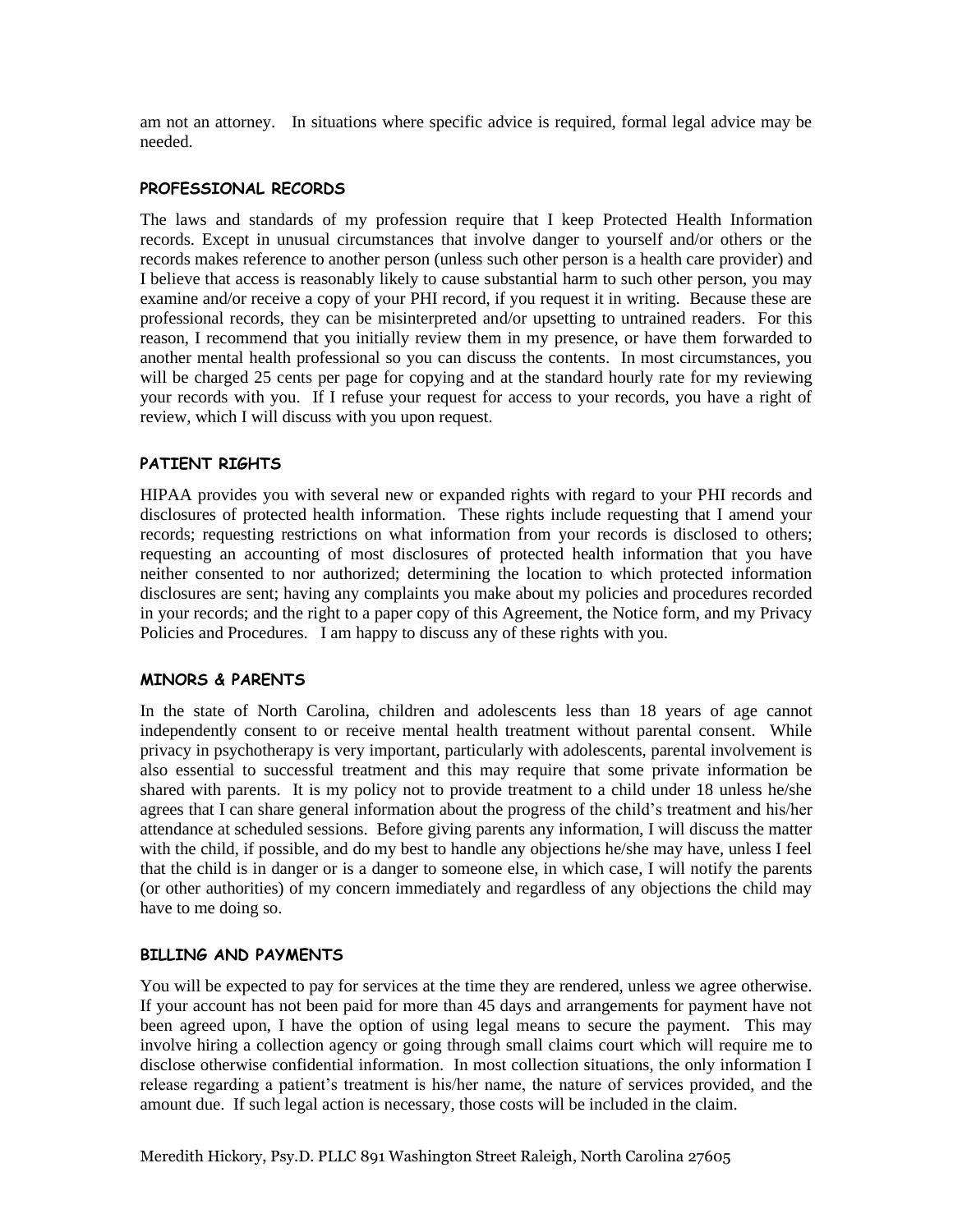# **INSURANCE REIMBURSEMENT**

In order for us to set realistic treatment goals and priorities, it is important to evaluate what resources you have available to pay for your treatment. If you have a health insurance policy, it will usually provide some coverage for mental health treatment and/or testing. While I will provide you with whatever assistance I can in helping you receive the benefits to which you are entitled, you (not your insurance company) are responsible for full payment of my fees. It is therefore very important that you find out the extent to which my services are reimbursable through your insurance company.

You should carefully read the section in your insurance coverage booklet that describes mental health services. If you have questions about the coverage, call your plan administrator or human resources consultant.

You should also be aware that your contract with your health insurance company may require that I provide them with information relevant to the services that I provide to you in order for you to obtain reimbursement. Your account statement provides the information most commonly requested (e.g., clinical diagnoses, CPT codes, date of service, etc.) Your health insurance company may request additional clinical information such as treatment plans or summaries, or even copies of your entire record (although this is not common.) In such situations, I will make every effort to release only the minimum information about you that is necessary for the purpose requested and only upon your request. This information will become part of the insurance company files and will probably be stored in a computer. Though all insurance companies claim to keep such information confidential, I have no control over what they do with it once it is in their hands. In some cases, they may share the information with a national medical information databank. I will provide you with a copy of any report I submit, if you request it. By signing this Agreement, you agree that I can provide requested information to your insurance company.

It is important to remember that you always have the right to pay for my services yourself to avoid the problems described above (unless expressly prohibited by your insurance policy.) Paying for my services yourself provides maximal privacy protection and control over the services you receive.

# **Legal Policy**

If you are separated or divorced from the child's other parent, please be aware that it is my policy to notify the other parent that I am meeting with your child. I believe it is important that all parents have the right to know, unless there are truly exceptional circumstances, that their child is receiving mental health evaluation or treatment.

Although my responsibility to your child may require my involvement in conflicts between the two of you, I need your agreement that my involvement will be strictly limited to that which will benefit your child. This means, among other things, that you will treat anything that is said in session with me as confidential. Neither of you will attempt to gain advantage in any legal proceeding between the two of you from my involvement with your children. In particular, I need your agreement that in any such proceedings, neither of you will ask me to testify in court, whether in person, or by affidavit. You also agree to instruct your attorneys not to subpoena me or to refer in any court filing to anything I have said or done. My professional time responding to a subpoena or legal proceeding requested by anyone will require payment by you at the rate of \$500 an hour.

Note that such agreement may not prevent a judge from requiring my testimony, even though I will work to prevent such an event. If I am required to testify, I am ethically bound not to give my opinion about either parent's custody or visitation suitability. If the court appoints a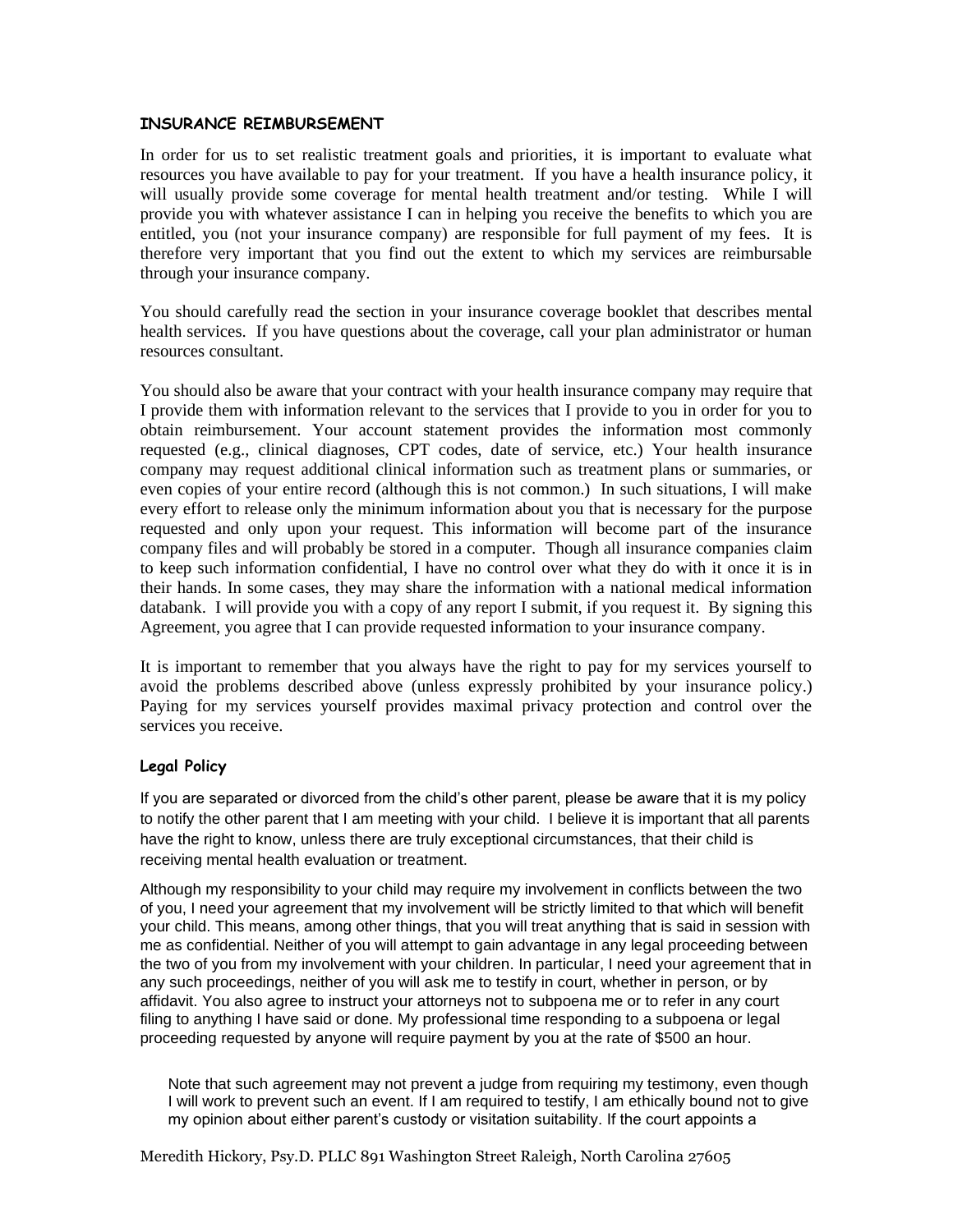custody evaluator, guardian ad litem, or parenting coordinator, I will provide information as needed (if appropriate releases are signed or a court order is provided), but I will not make any recommendation about the final decision. Furthermore, if I am required to appear as a witness, the party responsible for my participation agrees to reimburse me at the rate of \$500 per hour for time spent traveling, preparing reports, testifying, being in attendance, and any other case-related costs. I request payment at time of service. By signing this agreement you agreed to the statements above.